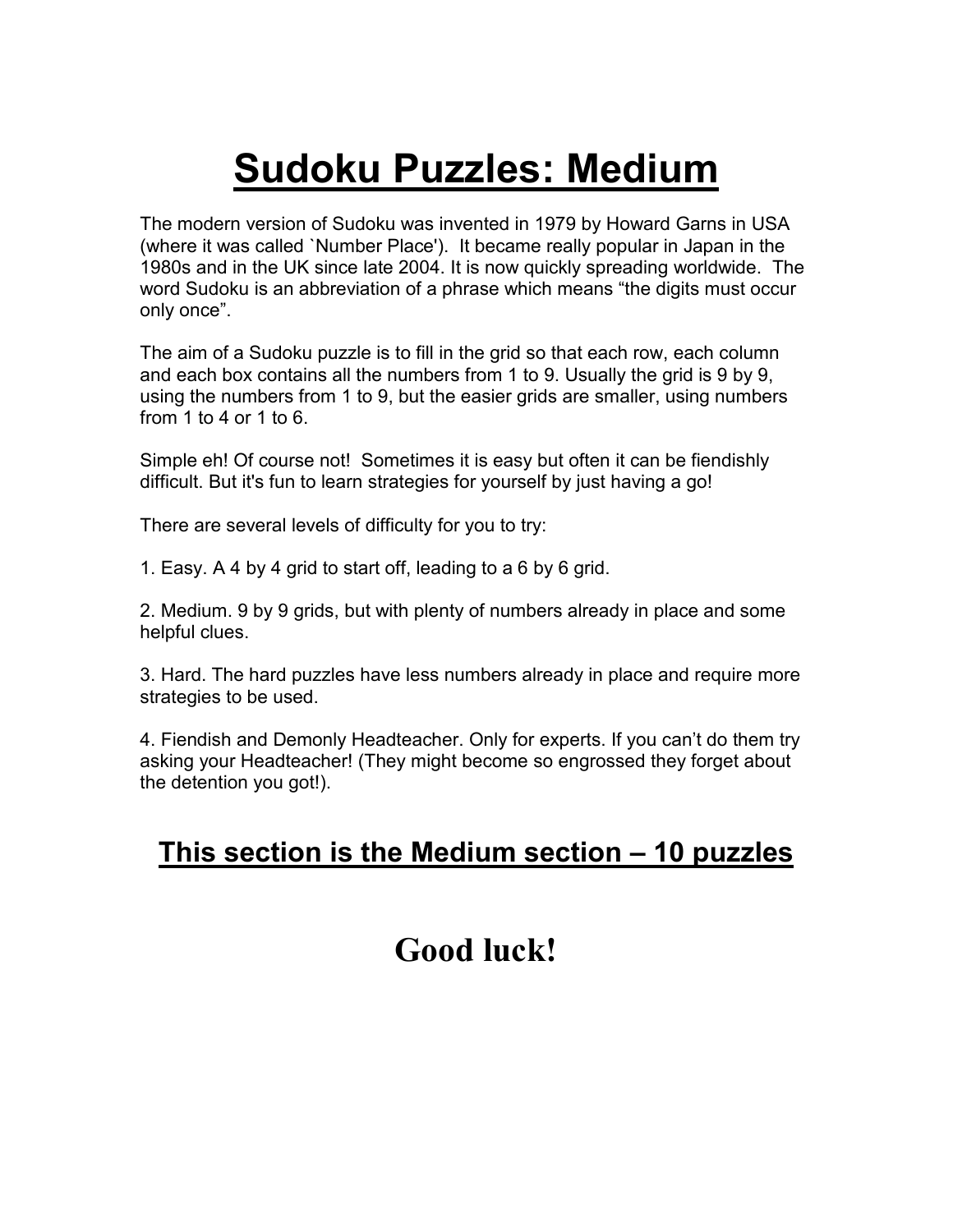

**Fill in the puzzle so that every row across, every column down and every 3 by 3 box contains the numbers 1 to 9.**

**Medium Puzzle 1**

| $\boxed{6}$ | 5 | 9             |                         | 1                        |                         | $\overline{2}$ | $\frac{8}{1}$  |                |
|-------------|---|---------------|-------------------------|--------------------------|-------------------------|----------------|----------------|----------------|
| 1           |   |               |                         | 5                        |                         |                | $\overline{3}$ |                |
| $\boxed{C}$ |   |               | 8                       |                          |                         |                | 1              |                |
|             |   |               | $\overline{\mathbf{1}}$ | 3                        | 5                       |                | 7              |                |
| 8           |   |               | $\overline{9}$          |                          |                         |                |                | $\overline{2}$ |
|             |   | $\frac{3}{2}$ |                         | $\overline{\mathcal{I}}$ | 8                       | 6              | $\overline{4}$ |                |
| 3           |   |               |                         |                          | $\overline{9}$          |                |                | 4              |
|             |   |               |                         |                          | $\overline{\mathbf{1}}$ | 8              |                |                |
|             |   | 8             | $\overline{7}$          | 6                        |                         |                |                |                |

Clues:

- 1. Seek a 2 in the centre block of squares
- 2. Finish the centre block of squares
- 3. Search for 2s everywhere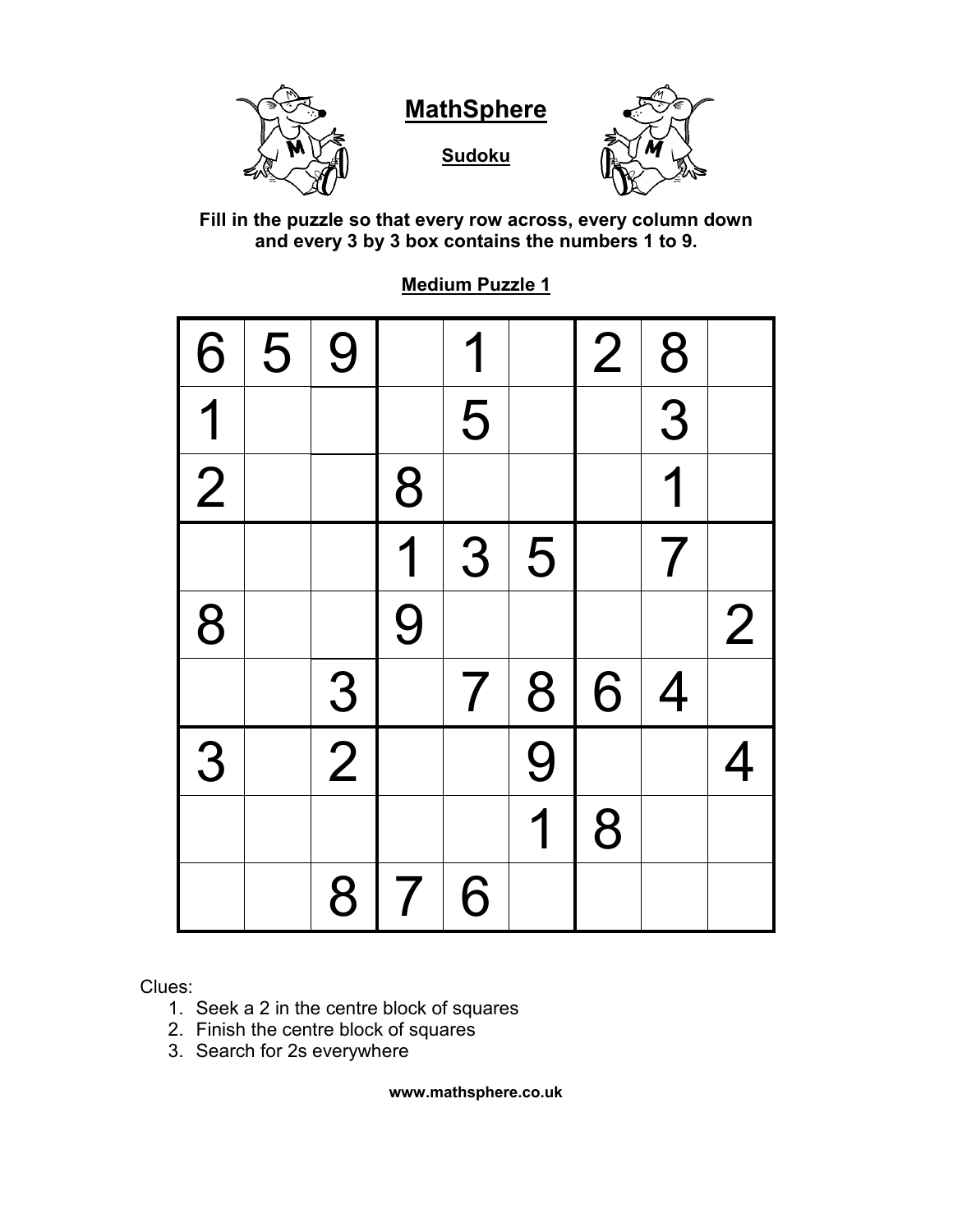

**Sudoku**



## **Medium Puzzle 1 answer**

| 6                        | 5              | 9              | 3              | 1               | 4              | 2              | 8               | $\overline{\mathcal{I}}$ |
|--------------------------|----------------|----------------|----------------|-----------------|----------------|----------------|-----------------|--------------------------|
| $\mathbf 1$              | 8              | 7              | 6              | 5 <sup>1</sup>  |                | 2 4            | 3 <sup>1</sup>  | 9                        |
| $\overline{2}$           | 3              | $\overline{4}$ | 8 <sup>1</sup> | 9 <sup>1</sup>  |                | 7 5            | $\overline{1}$  | 6                        |
| $\overline{4}$           | $\overline{2}$ |                | $6 1 $         | 3               | 5              | 9 <sub>1</sub> | 7 <sup>1</sup>  | 8                        |
| 8                        | 7 <sup>1</sup> | $\overline{1}$ | 9              | $\vert 4 \vert$ |                | 6 3            | 5 <sup>1</sup>  | $\overline{2}$           |
| 5                        | 9              |                | 3 2 7          |                 | 8              | 6              | $\vert 4 \vert$ | $\overline{1}$           |
| 3                        | $\overline{1}$ | 2 <sup>1</sup> |                | 5 8             |                | 9 7            | 6 <sup>1</sup>  | $\overline{4}$           |
| $\overline{\mathcal{I}}$ | 6              |                | 5 4            | $\overline{2}$  | 1 <sup>1</sup> | 8              | 9 <sup>1</sup>  | 3                        |
| 9                        | 4              | 8 <sup>1</sup> | 7 <sup>1</sup> | 6               | 3              | $\overline{1}$ | $\overline{2}$  | 5                        |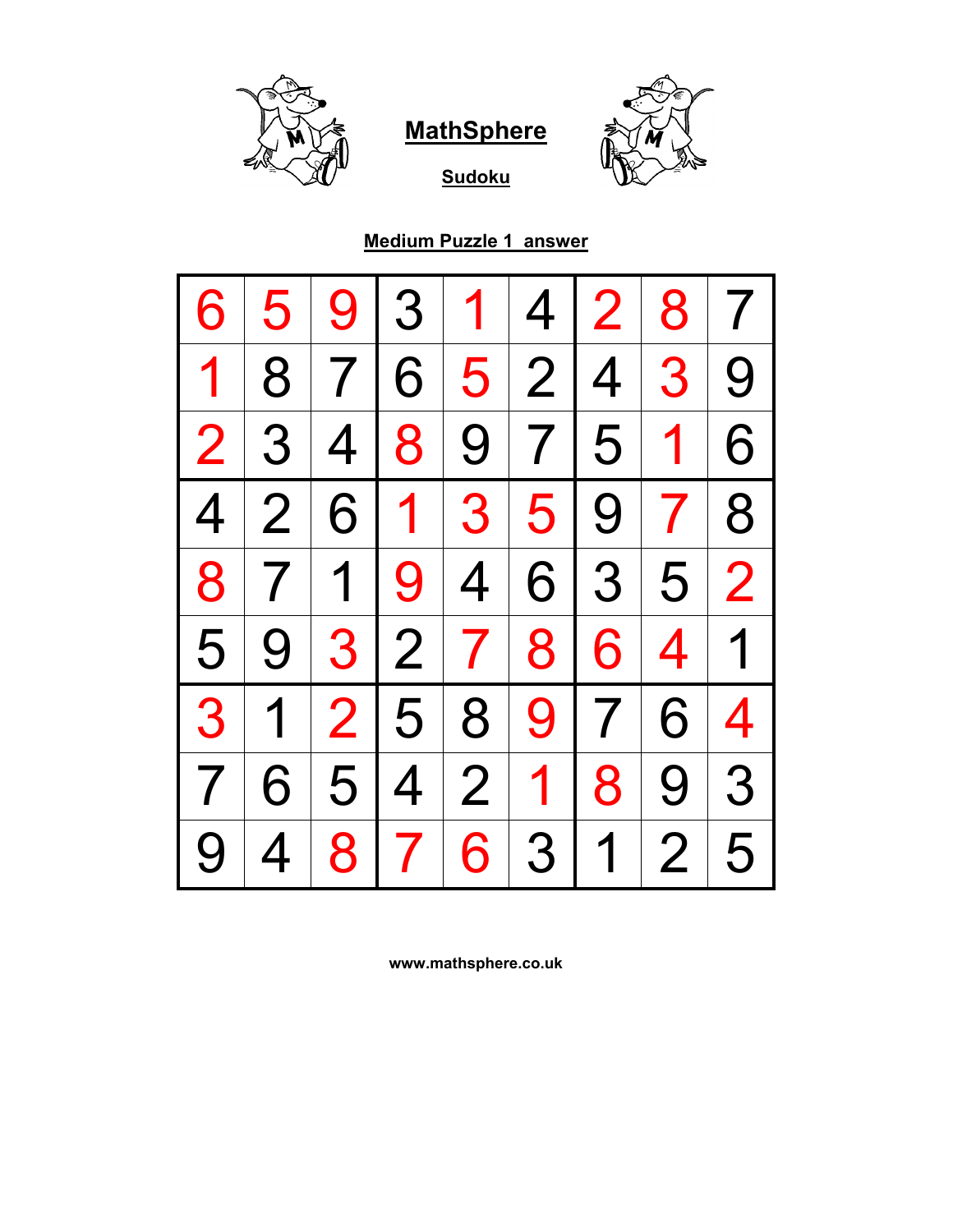

**Sudoku**



**Fill in the puzzle so that every row across, every column down and every 3 by 3 box contains the numbers 1 to 9.**

**Medium Puzzle 2**

|                | 6 |                          |                          | $\overline{\mathcal{I}}$ | 2              |   |                          |   |
|----------------|---|--------------------------|--------------------------|--------------------------|----------------|---|--------------------------|---|
| 8              |   |                          | 1                        | $\overline{3}$           | $\overline{6}$ | 5 |                          |   |
|                |   | 3                        | $\overline{4}$           |                          |                |   |                          |   |
| $\overline{2}$ |   |                          | $\overline{6}$           | 5                        |                |   | 3                        |   |
|                |   | 6                        |                          |                          | 7              |   | $\overline{\mathbf{1}}$  |   |
|                |   |                          | $\overline{2}$           |                          |                | 8 | 6                        | 4 |
| 9              |   | $\overline{\mathcal{L}}$ |                          | 8                        | $\overline{4}$ |   |                          |   |
|                |   | 8                        |                          |                          | $\overline{9}$ |   | $\overline{\mathcal{L}}$ |   |
|                |   |                          | $\overline{\mathcal{I}}$ | $\overline{2}$           | 1              |   | 8                        | 3 |

Clues:

- 1. Look for a 1 in the centre square block of squares
- 2. Look for a 4 in the centre block of squares
- 3. Finish the middle column (column 5)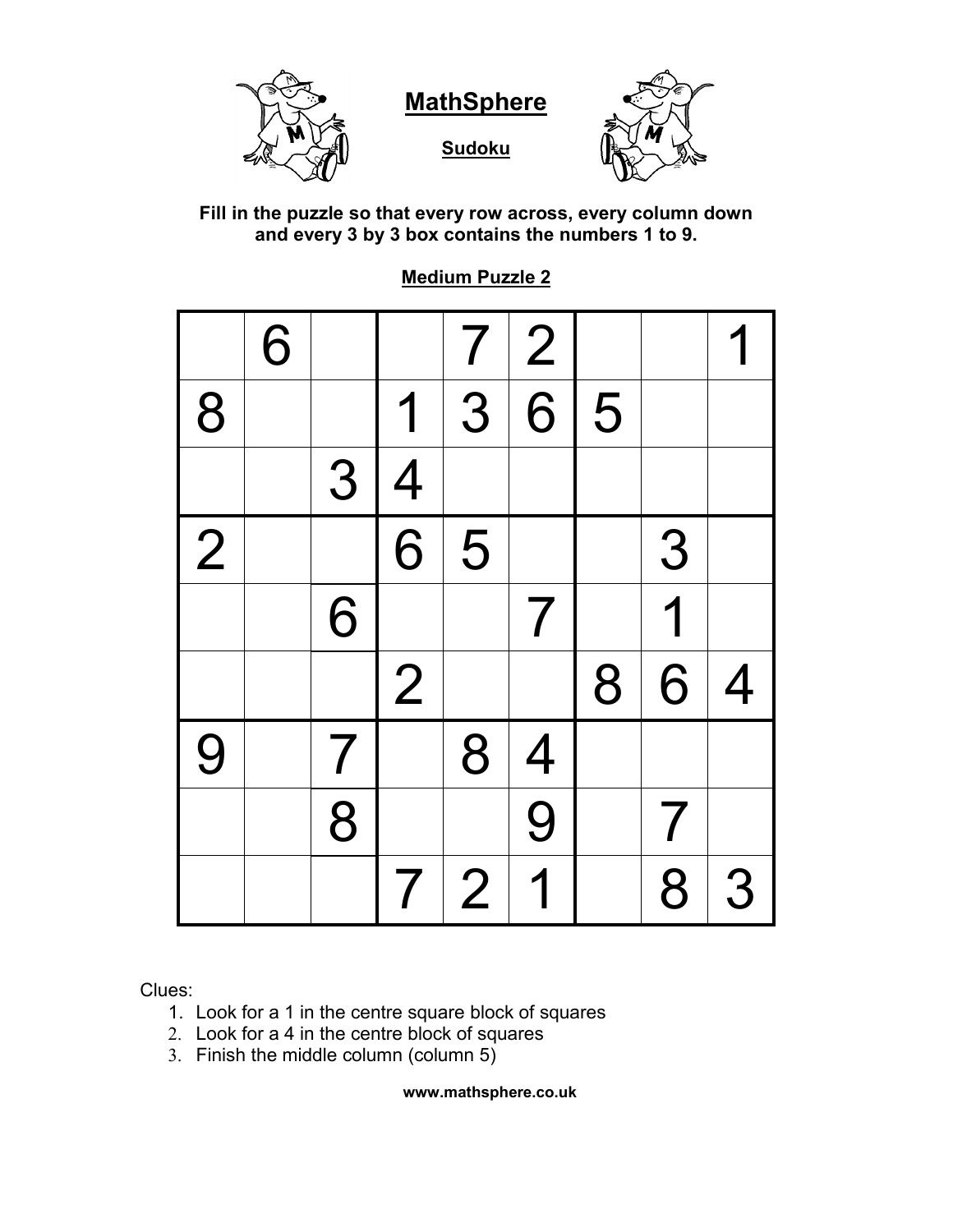





**Medium Puzzle 2 answer**

| 4                        | 6               | 5           | 8                    | $\mathcal{T}$  | 2 <sub>1</sub> | 3              | 9              |                         |
|--------------------------|-----------------|-------------|----------------------|----------------|----------------|----------------|----------------|-------------------------|
| 8                        | 9               |             | 2 1                  | 3              | 6              | 5 <sup>1</sup> | 4              | 7 <sup>1</sup>          |
| $\overline{\phantom{a}}$ | $\overline{1}$  | 3 4         |                      |                | 9 5            | 6              | $\overline{2}$ | 8                       |
| $\overline{2}$           | $\overline{4}$  | $\mathbf 1$ | 6                    | 5 <sup>1</sup> | 8              |                | 7 3            | 9                       |
| 3                        | 8               | 6           | $\mid 9 \mid 4 \mid$ |                |                |                | 7 2 1          | 5                       |
| 5                        | $\mathbf{7}$    |             | 9 2 1 3              |                |                | 8              | 6              | $\overline{\mathbf{4}}$ |
| 9                        | $\overline{2}$  |             | 7 3 8                |                | 4              | 1              | 5              | 6                       |
| $\overline{1}$           | $3\overline{3}$ | 8           | 5                    | 6              | 9              | $\overline{4}$ | 7 <sup>1</sup> | $\overline{2}$          |
| 6                        | 5               | 4           | 7 <sup>1</sup>       | 2              | $\mathbf 1$    | 9              | 8 <sup>1</sup> | 3                       |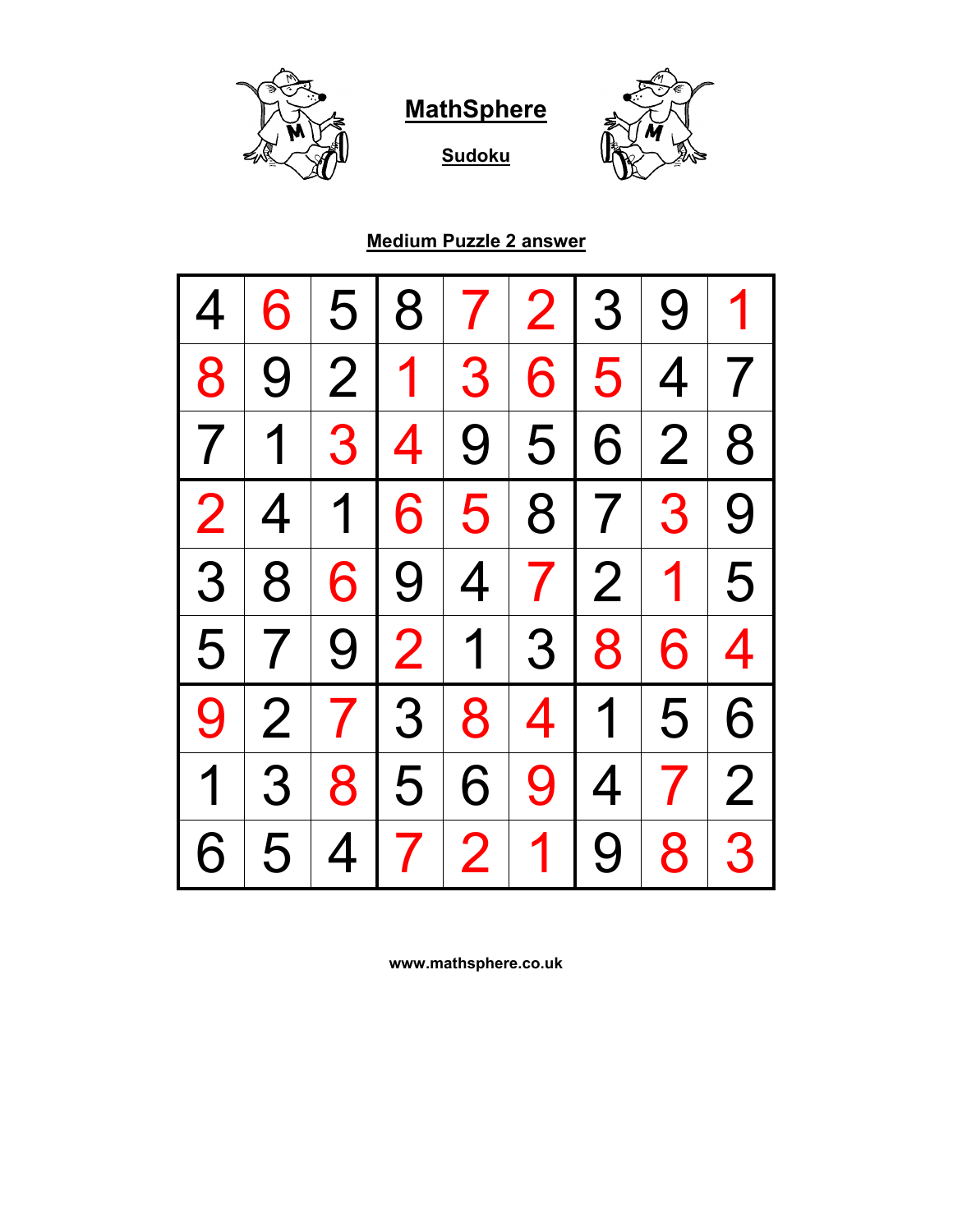

**Sudoku**



**Fill in the puzzle so that every row across, every column down and every 3 by 3 box contains the numbers 1 to 9.**

**Medium Puzzle 3**

|                         |                |   |                |                          |                          | 9 | $\overline{2}$ |                          |
|-------------------------|----------------|---|----------------|--------------------------|--------------------------|---|----------------|--------------------------|
| 5                       | $\overline{4}$ |   |                |                          |                          | 1 |                |                          |
|                         |                | 8 |                | $\frac{3}{5}$            | $\overline{\mathcal{I}}$ |   |                |                          |
|                         | 5              |   |                | $\overline{8}$           |                          |   |                | $\frac{4}{3}$            |
| 9                       |                | 3 |                | $\frac{1}{4}$            | 6                        | 8 |                |                          |
| $\overline{\mathbf{1}}$ |                |   | $\overline{3}$ |                          |                          |   | 4              |                          |
|                         | $\overline{7}$ |   | $\overline{4}$ |                          |                          |   |                |                          |
| 3                       | 6              | 1 |                | $\overline{\mathcal{I}}$ | 9                        |   | 8              |                          |
|                         |                |   |                | $\overline{6}$           |                          |   | $\overline{3}$ | $\overline{\mathcal{L}}$ |

Clues:

- 1. look for a 4 in the top row
- 2. Look for a 5 in the top row
- 3. Look for a 3 in the top row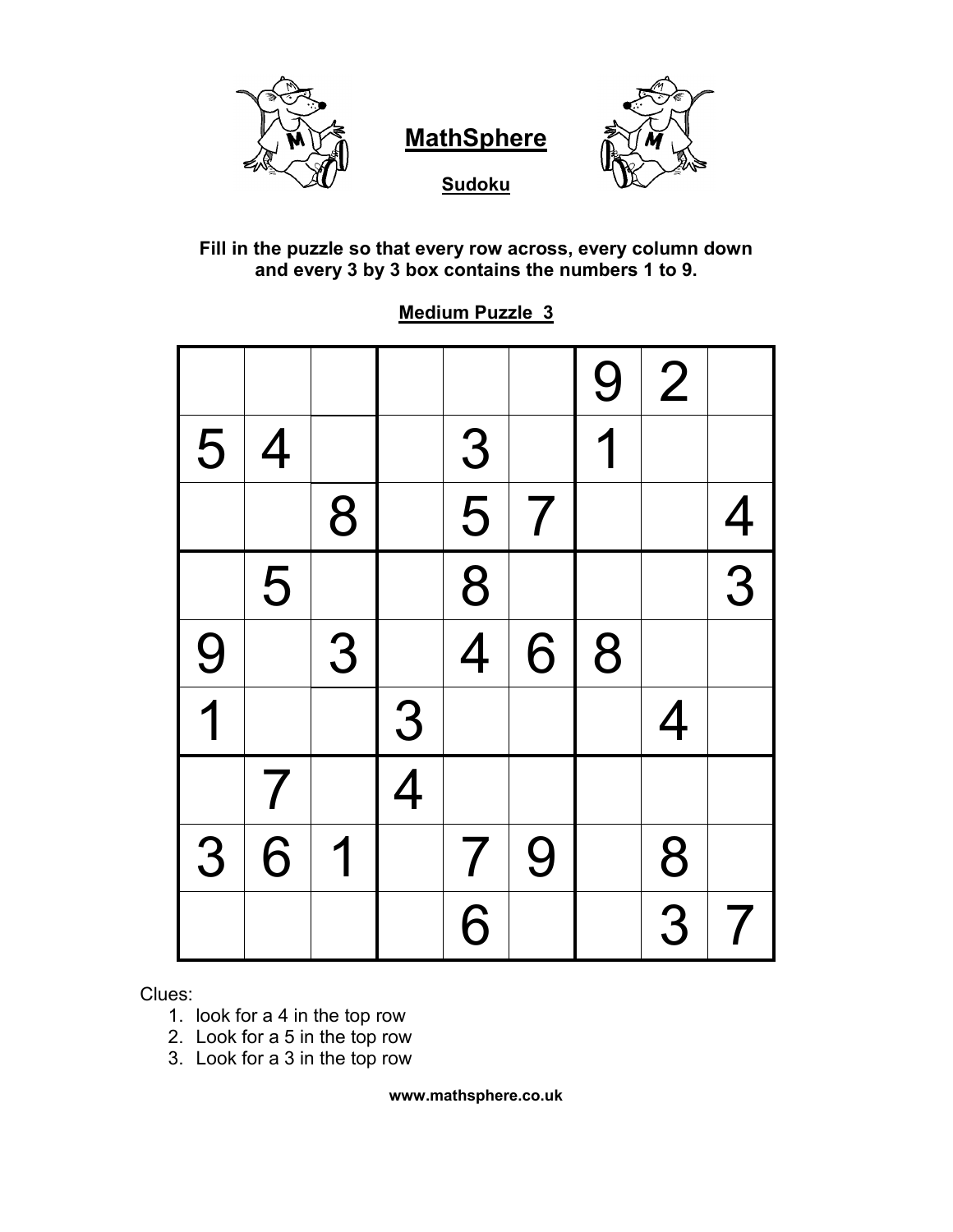

**Sudoku**



**Medium Puzzle 3 answer**

| 7              | 3                       | 6              | 8              | 1               | $\overline{4}$ | 9              | $\overline{2}$ | 5                        |
|----------------|-------------------------|----------------|----------------|-----------------|----------------|----------------|----------------|--------------------------|
| 5              | 4                       | 9              | 6              | 3 <sup>1</sup>  | 2              |                | 1 7            | 8                        |
| $\overline{2}$ | $\mathbf 1$             | 8 <sup>1</sup> |                | 9 5             |                | 7 3            | 6              | $\overline{\mathcal{A}}$ |
| 6              | 5 <sup>1</sup>          | 4              | 2              |                 | 8 1 7          |                | 9 <sup>1</sup> | 3                        |
| 9              | $\overline{2}$          |                | 3 7            | $\vert 4 \vert$ | 6              | 8 <sup>1</sup> | $\overline{5}$ | $\overline{1}$           |
| $\mathbf 1$    | 8                       |                |                |                 | 7 3 9 5 2      |                | $\overline{4}$ | 6                        |
| 8              | $\overline{\mathbf{7}}$ |                | 5 4            | 2               |                | 3 6            | 1              | 9                        |
| 3              | 6                       | $\mathbf 1$    | 5 <sup>1</sup> | 7 <sup>1</sup>  | 9              | 4 <sup>1</sup> | 8 <sup>1</sup> | $\overline{2}$           |
| 4              | 9                       | $\overline{2}$ | 1              | 6               | 8              | 5              | 3              | $\overline{\mathbf{7}}$  |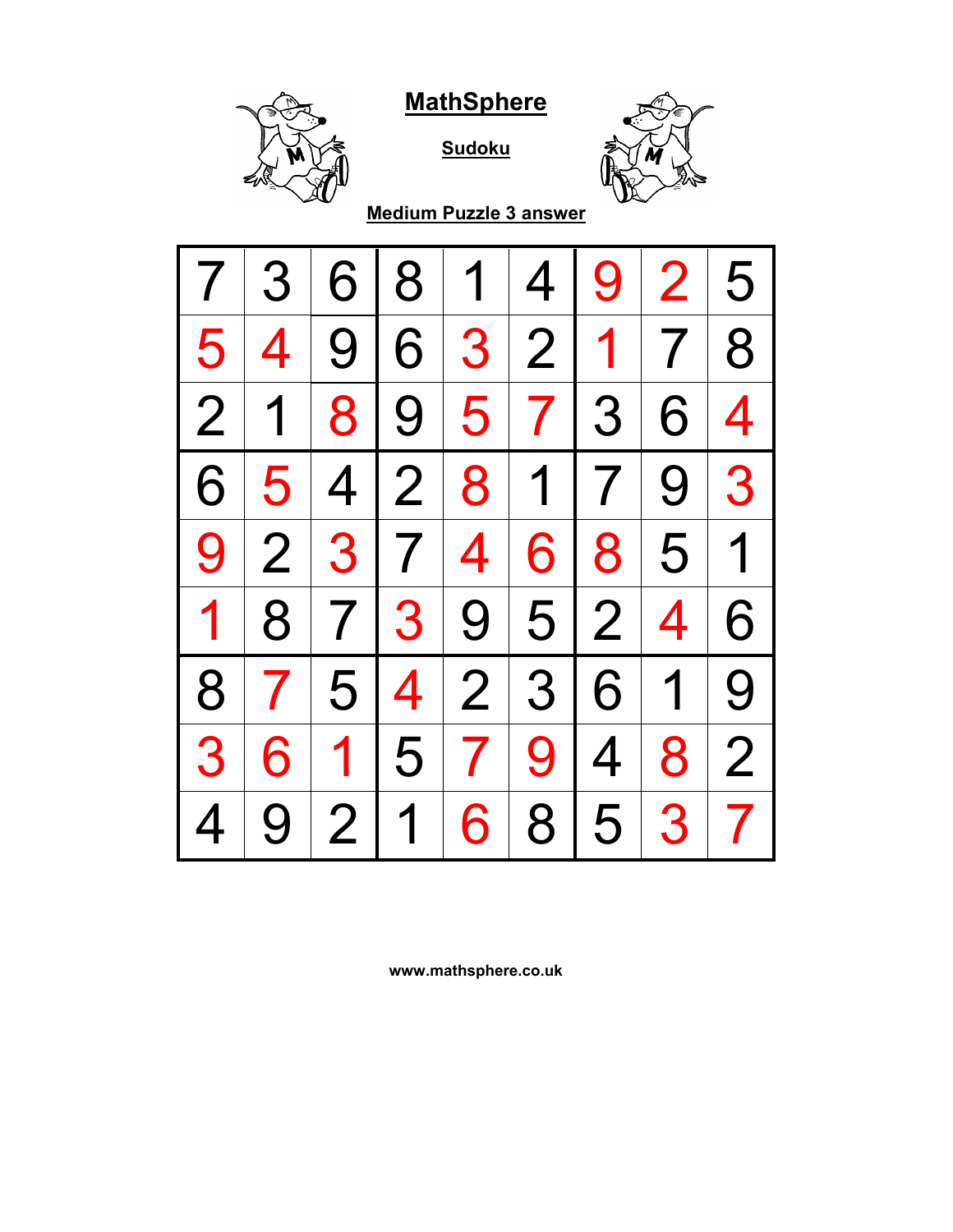

**Sudoku**



**Fill in the puzzle so that every row across, every column down and every 3 by 3 box contains the numbers 1 to 9.**

| 7 |               |                             | 8              | $\overline{4}$            |                | $\frac{2}{4}$  |   | 5 |
|---|---------------|-----------------------------|----------------|---------------------------|----------------|----------------|---|---|
|   | 3             |                             | $\overline{1}$ | $\overline{\overline{5}}$ |                |                |   |   |
|   |               | 5                           |                | $\overline{6}$            |                |                | 7 |   |
|   |               |                             |                | $\frac{1}{3}$             | $\overline{4}$ | $\overline{5}$ | 8 |   |
|   | $\frac{9}{2}$ |                             | $\overline{7}$ |                           |                | $\frac{9}{6}$  |   | 3 |
| 5 |               | $\frac{8}{3}$ $\frac{4}{9}$ | $\overline{9}$ |                           |                |                |   |   |
|   |               |                             | $\overline{5}$ | $\overline{2}$            |                |                | 9 |   |
|   |               |                             | $\overline{4}$ |                           | 8              |                |   |   |
| 8 |               |                             |                |                           |                |                |   |   |

**Medium Puzzle 4**

Clues:

- 1. Find the 7 in row 2
- 2. Find the remaining 7s
- 3. Row 2 column 8 can only be 6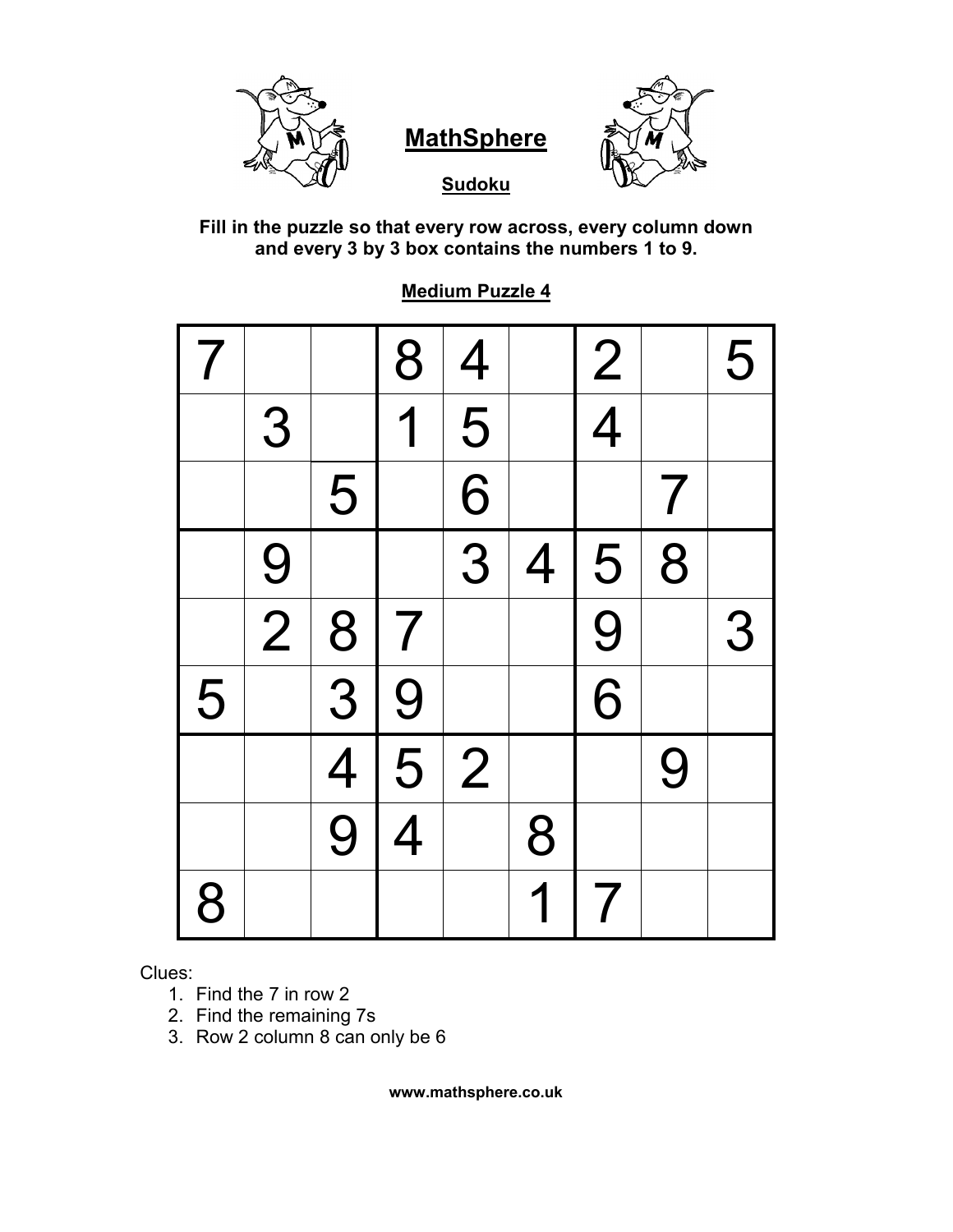



**Sudoku**

## **Medium Puzzle 4 answer**

|                | 6              |                | 8                             | 4              | 9                        | $\overline{2}$           | 3              | 5              |
|----------------|----------------|----------------|-------------------------------|----------------|--------------------------|--------------------------|----------------|----------------|
| 9              | 3              | $\overline{2}$ | $\mathbf 1$<br>L              | 5              | $\overline{7}$           | 4                        | 6              | 8              |
| $\overline{4}$ | 8              | 5              | $\overline{2}$                | 6              | 3                        | 1 <sub>1</sub>           | 7 <sup>1</sup> | 9              |
| $\overline{1}$ | 9              | $\overline{7}$ | 6<br>$\mathsf{I}$             | 3              | $\overline{\mathcal{A}}$ | 5                        | 8              | $\overline{2}$ |
| 6              | $\overline{2}$ |                | 8 7                           | $\overline{1}$ | 5                        | 9                        | $\overline{4}$ | 3              |
| 5              | $\overline{4}$ | 3              | 9<br>$\overline{\phantom{a}}$ | 8              | 2                        | 6                        | $\overline{1}$ | $\overline{7}$ |
| 3              | 7 <sup>1</sup> | 4 <sup>1</sup> | 5 <sup>1</sup>                | $\overline{2}$ | 6                        | 8                        | 9              | 1              |
| $\overline{2}$ | 1              | <b>9</b> l     | $\overline{\mathcal{A}}$      | 7 <sup>1</sup> | 8                        | 3                        | 5              | 6              |
| 8              | 5              | 6              | 3                             | 9              | $\overline{1}$           | $\overline{\mathcal{L}}$ | $\overline{2}$ | 4              |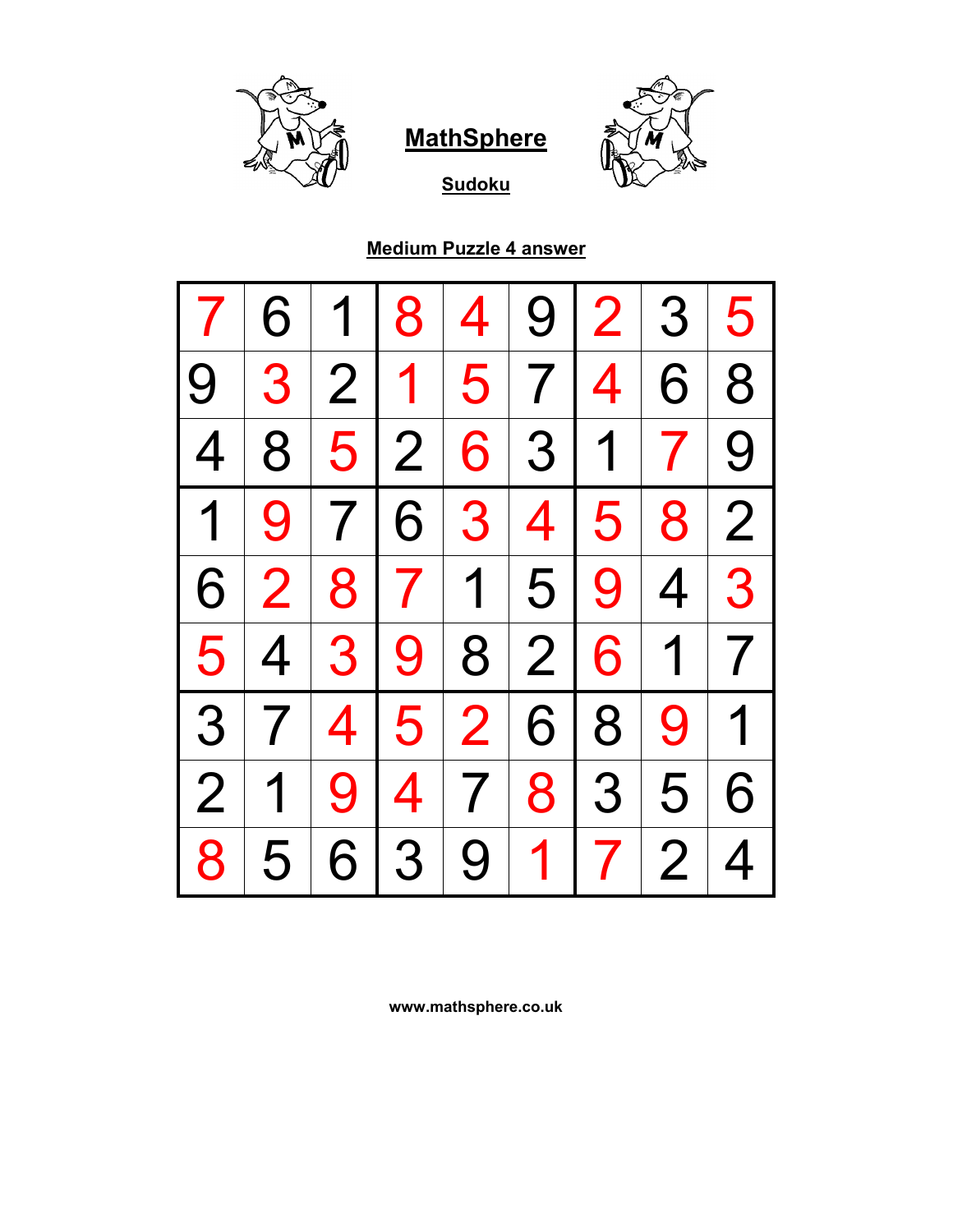

**Sudoku**



**Fill in the puzzle so that every row across, every column down and every 3 by 3 box contains the numbers 1 to 9.**

**Medium Puzzle 5**

|                |                |                |                |                |                | $\overline{7}$ |   |                           |
|----------------|----------------|----------------|----------------|----------------|----------------|----------------|---|---------------------------|
| $\overline{3}$ | 9              |                | $\overline{7}$ |                | 8              | 5              | 4 |                           |
| $\overline{8}$ | $\overline{6}$ |                |                | 5              | $\overline{4}$ |                |   |                           |
| $\overline{9}$ |                | 6              |                | $\overline{4}$ | $\overline{7}$ |                |   |                           |
| $\overline{1}$ | 3              | $\overline{4}$ | $\overline{2}$ |                |                |                | 9 |                           |
|                | $\overline{5}$ | $\overline{8}$ | 1              |                | 9              |                |   | $\overline{4}$            |
| 5              | $\overline{4}$ |                | 9              | $\overline{2}$ | $\overline{3}$ |                |   | $\overline{8}$            |
|                |                |                |                | $\overline{7}$ |                | 9              |   | $\overline{\overline{5}}$ |
|                |                |                |                |                |                |                | 3 |                           |

Clues:

- 1. Row 4 column 2 can only be 2
- 2. Row 6 column 1 can only be 7
- 3. Row 8 column 6 can only be 6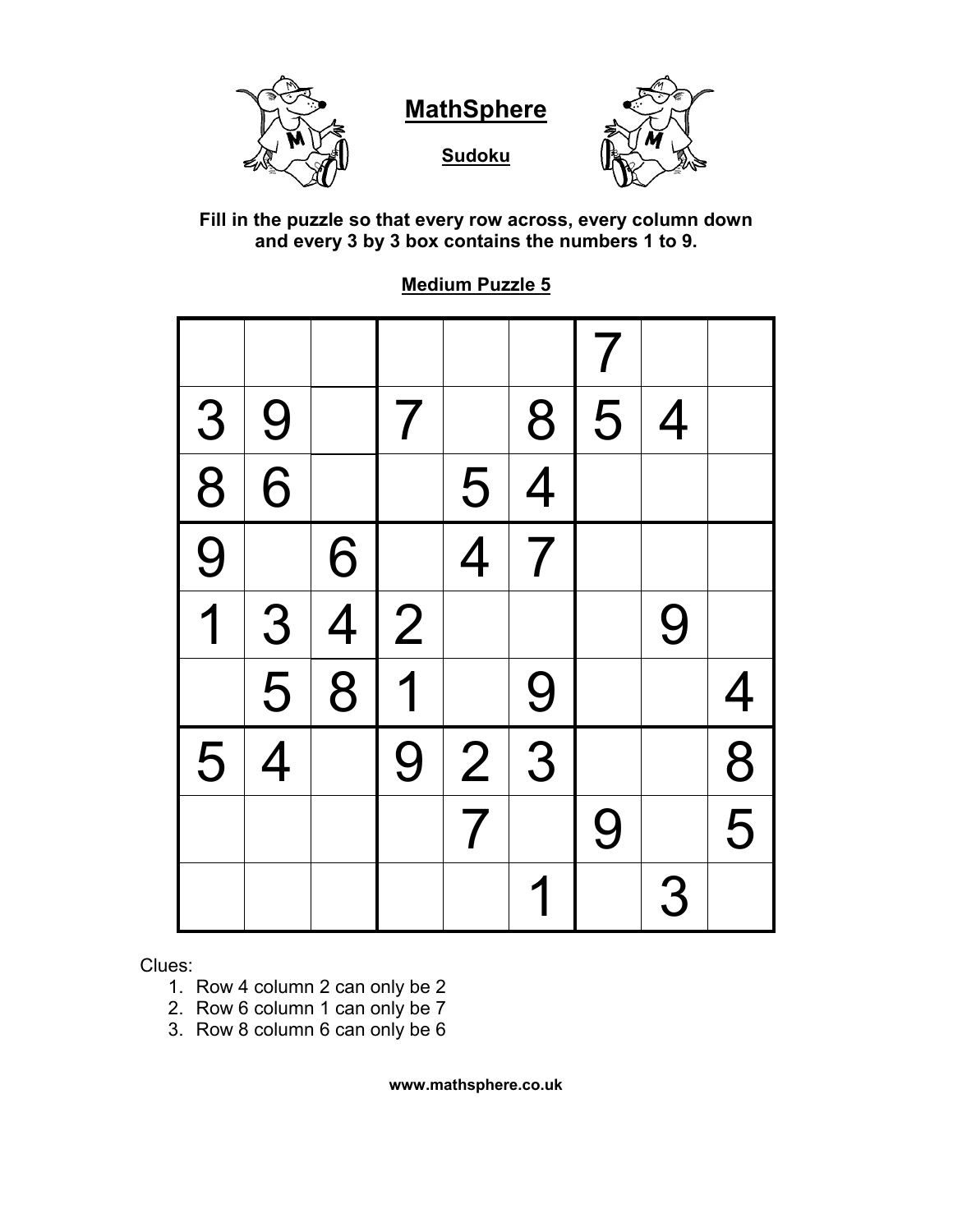

**Sudoku**



**Medium Puzzle 5 answer**

| 4              |                         | 5 <sub>1</sub> | 6           | 9              | $\overline{2}$ | $\mathcal{I}$  | 8                       | 3                        |
|----------------|-------------------------|----------------|-------------|----------------|----------------|----------------|-------------------------|--------------------------|
| 3              | 9 <sup>1</sup>          |                | 2 7 1       |                |                | 815            | $\overline{\mathbf{4}}$ | 6                        |
| 8              | 6                       |                | 7 3         |                | 5 4 1 2        |                |                         | 9                        |
| 9              | $\overline{2}$          |                | 6 8         |                | 4 7 3 5 1      |                |                         |                          |
| $\mathbf 1$    | 3 <sup>1</sup>          | 4 <sup>1</sup> | 2           | 6 <sup>1</sup> |                | 5 8            | 9                       | $\overline{7}$           |
| $7\,$          | 5 <sup>1</sup>          | 8              | $\mathbf 1$ | 3 <sup>1</sup> |                | $9 \mid 2$     | 6                       | $\overline{\mathcal{A}}$ |
| 5 <sup>1</sup> | $\overline{\mathbf{4}}$ | 1 <sup>1</sup> | 9           | 2 <sub>1</sub> |                | 3 6            | 7 <sup>1</sup>          | 8                        |
| $\overline{2}$ | 8                       |                | 3 4         | 7 <sup>1</sup> | 6              | 9              | $\overline{1}$          | 5                        |
| 6              |                         | 9              | 5           | 8              | $\mathbf 1$    | $\overline{4}$ | 3                       | $\overline{2}$           |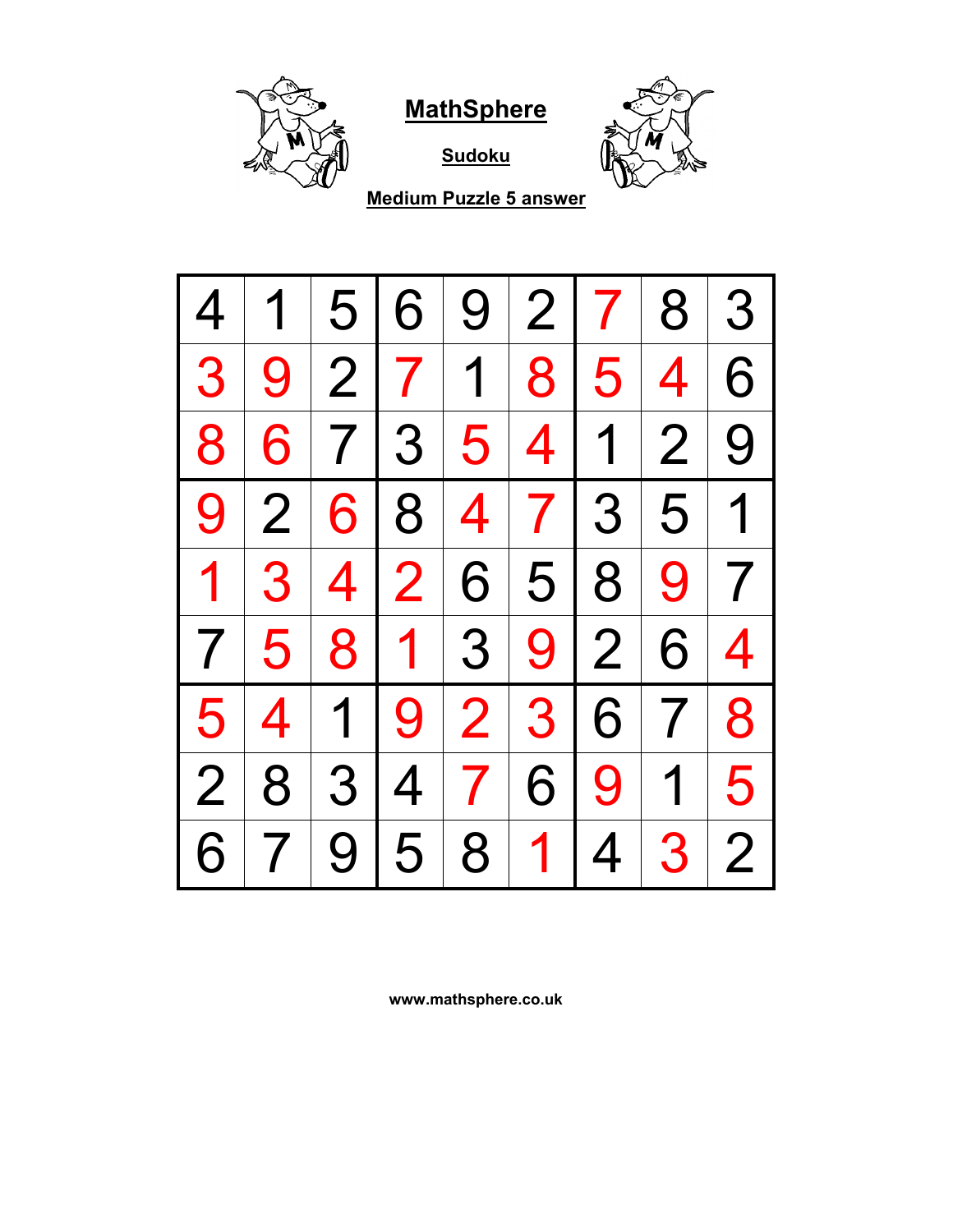



**Sudoku**



#### **Fill in the puzzle so that every row across, every column down and every 3 by 3 box contains the numbers 1 to 9.**

| 8             | 9              |                | $\overline{7}$ | 6 | $\overline{4}$ | 5              |                |   |
|---------------|----------------|----------------|----------------|---|----------------|----------------|----------------|---|
|               | $\overline{4}$ |                | $\overline{9}$ |   |                |                |                | 9 |
| 3             | $\overline{2}$ | $\overline{7}$ |                |   |                |                |                |   |
|               | $\overline{8}$ |                |                | 5 | 3              |                | 1              |   |
|               |                |                | 6              |   | 1              |                |                |   |
| $\frac{6}{7}$ |                |                |                |   |                |                | $\overline{4}$ |   |
|               |                |                | $\overline{4}$ | 9 |                | 8              | $\overline{3}$ |   |
|               |                | 9              |                |   | 8              | $\overline{2}$ | $\overline{7}$ |   |
|               |                |                |                |   |                |                |                |   |

#### **Medium Puzzle 6**

Help:

- 1. Row 1 column 3 can only be 1
- 2. Row 2 column 1 can only be 5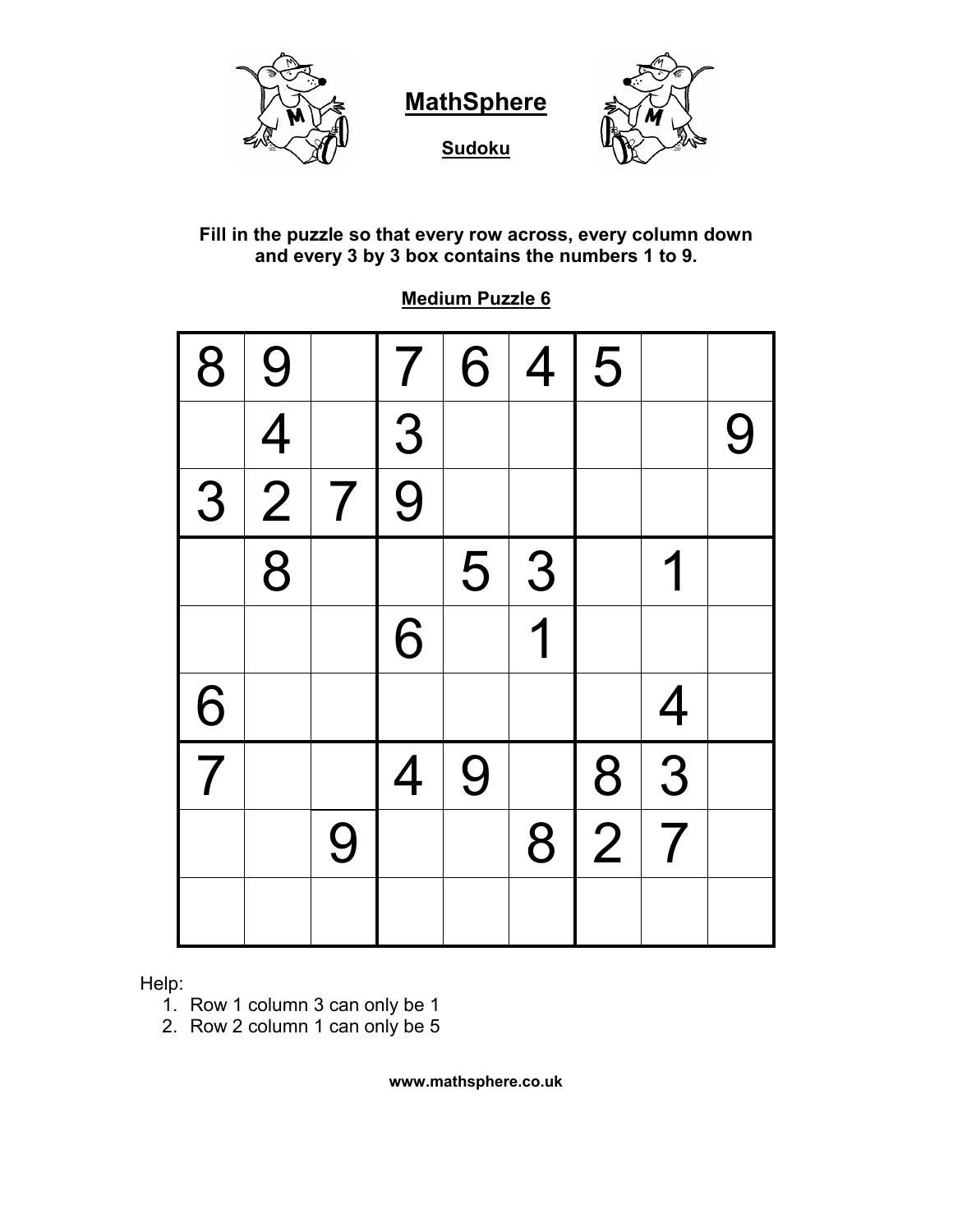





#### **Medium Puzzle 6 answer**

| 8              | 9              | 1              | 7              | 6              | 4              | 5              | 2 <sup>1</sup>  | 3              |
|----------------|----------------|----------------|----------------|----------------|----------------|----------------|-----------------|----------------|
| 5              | 4              | 6              | 3 <sup>1</sup> | $\overline{1}$ |                | 2 7            | 8               | 9              |
| 3              | $\overline{2}$ | 7 <sup>1</sup> | 9 <sup>1</sup> | 8              | 5              | 1 <sub>1</sub> | 6               | 4              |
| 9              | 8              | 4 <sup>1</sup> | 2              | 5              | 3              | 6              | 1 7             |                |
| $\overline{2}$ | $\overline{7}$ | 3 <sup>1</sup> | 6 <sup>1</sup> | 4              |                | 1 9            | 5 <sup>1</sup>  | 8              |
| 6              | $\mathbf 1$    |                | 5 8            | $\overline{7}$ |                | $9 \mid 3$     | $\vert 4 \vert$ | $\overline{2}$ |
| $\overline{7}$ | 5              | 2 4            |                | 9              | 6              | 8 <sup>1</sup> | 3 <sup>1</sup>  | $\overline{1}$ |
| 4              | 6              |                | $9 \mid 1$     | 3 <sup>1</sup> | 8              | $\overline{2}$ | 7 <sup>1</sup>  | 5              |
| $\overline{1}$ | 3              | 8              | 5              | $\overline{2}$ | $\overline{7}$ | $\overline{4}$ | 9               | 6              |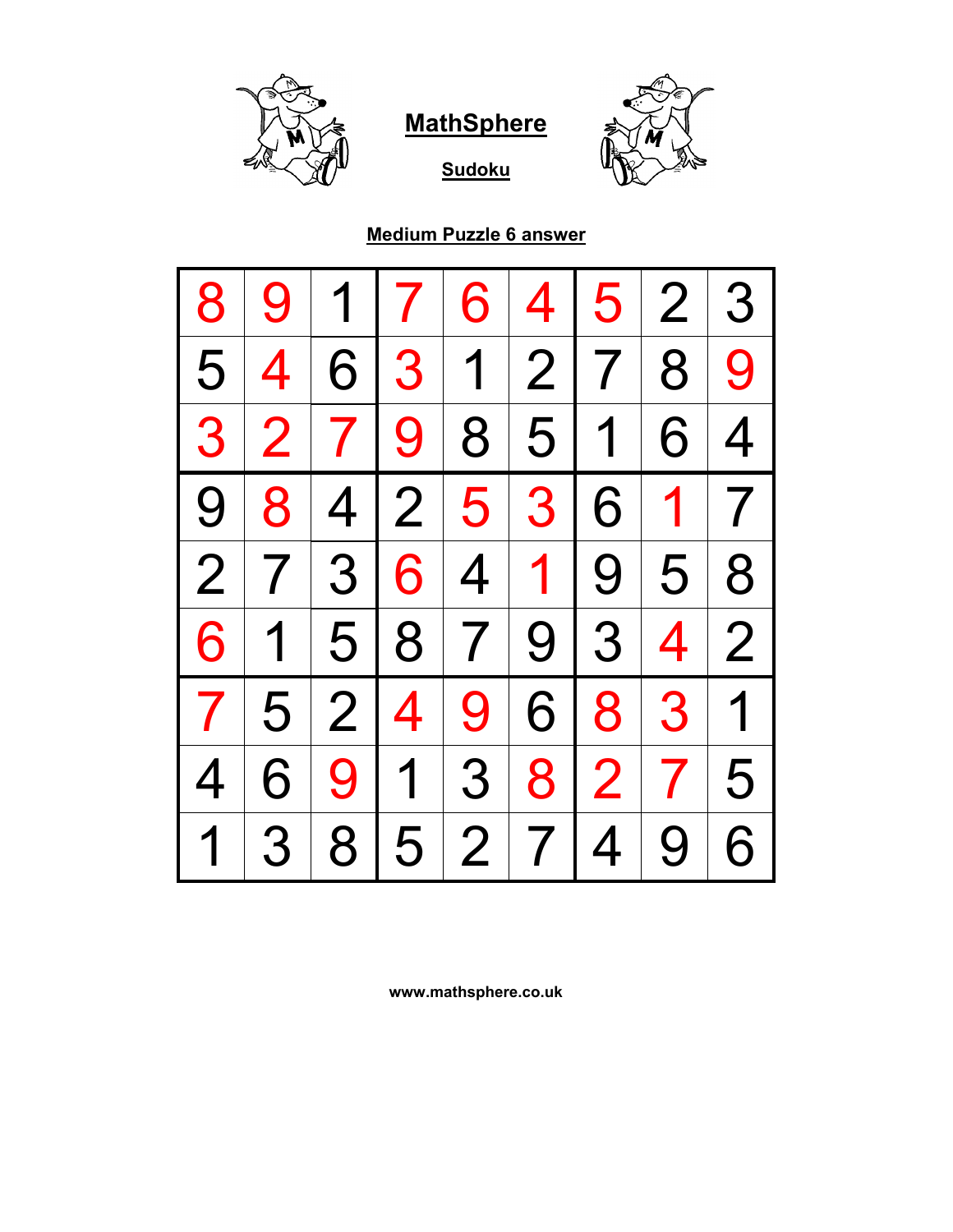







**Fill in the puzzle so that every row across, every column down and every 3 by 3 box contains the numbers 1 to 9.**

**Medium Puzzle 7**

|          |                           |                |                |   |               |   | $\overline{\mathcal{I}}$ |               |
|----------|---------------------------|----------------|----------------|---|---------------|---|--------------------------|---------------|
|          | $\overline{7}$            |                |                | 1 |               | 5 | 9                        |               |
|          | 8                         |                | $\frac{3}{4}$  |   |               |   | 1                        |               |
| 6        | $\overline{\overline{5}}$ |                |                |   | $\frac{2}{9}$ |   |                          | $\frac{6}{3}$ |
|          |                           | 4              |                |   |               |   |                          |               |
|          |                           |                | $\overline{7}$ | 6 |               |   |                          |               |
| 9        | 1                         |                | $\overline{6}$ |   |               |   |                          |               |
|          | $\overline{2}$            | $\overline{7}$ | $\overline{9}$ |   |               |   | $\overline{4}$           |               |
| <u>4</u> |                           | $\overline{5}$ | 1              |   |               |   |                          |               |

Help:

- 1. Row 3 column 7 can only be 4
- 2. Row 3 column 5 can only be 7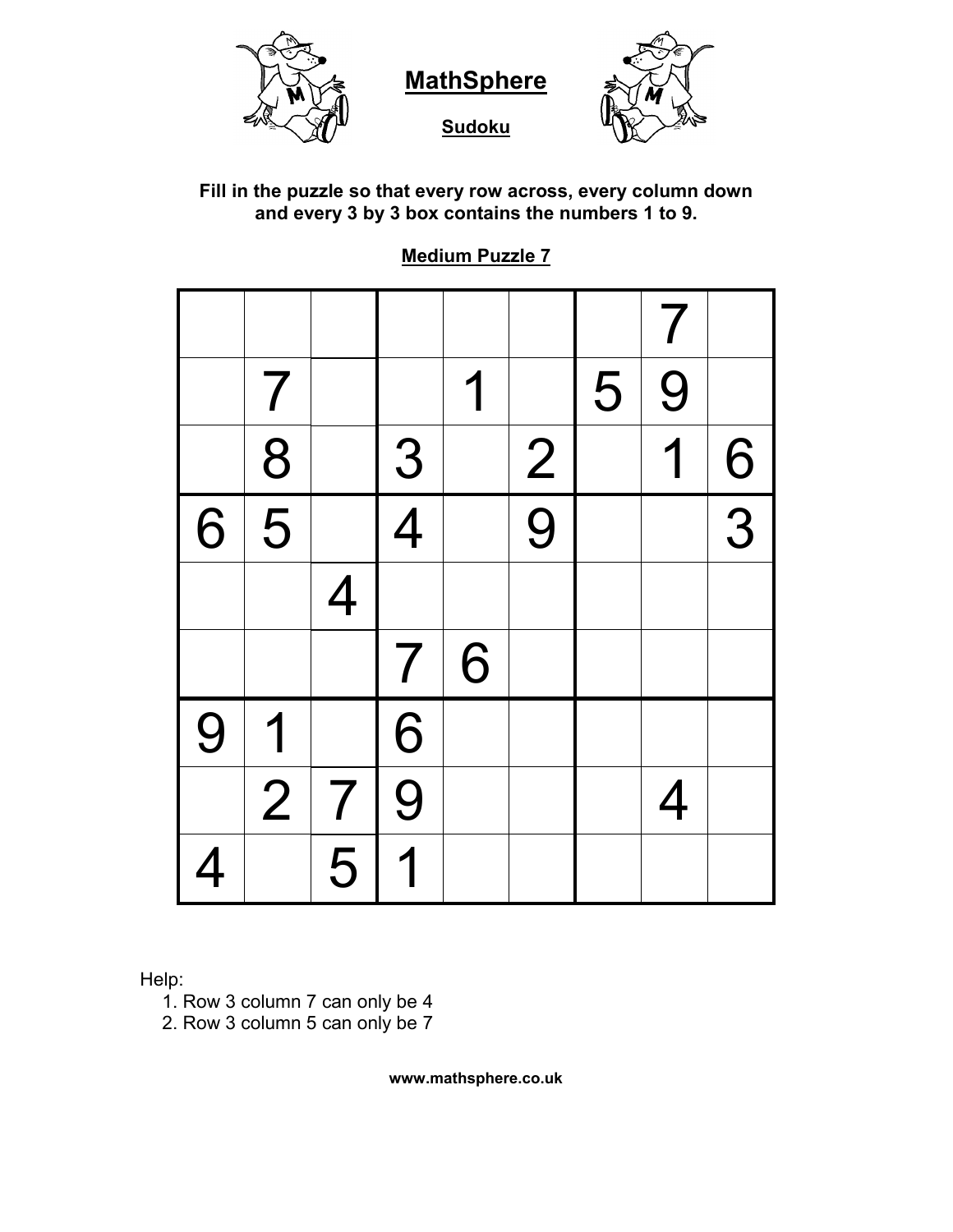



**Sudoku**

# **Medium Puzzle 7 answer**

| 1              | 4              | $\overline{2}$ | 5              | 9              | 6              | 3              | $\mathcal{T}$       | 8              |
|----------------|----------------|----------------|----------------|----------------|----------------|----------------|---------------------|----------------|
| 3              |                | 6              | 8              | 1              | 4              | 5              | 9                   | 2 <sup>1</sup> |
| 5              | 8              |                | 9 3            |                | 7 2            | 4              | $\vert$             | 6              |
| 6              | 5 <sup>1</sup> | $\overline{1}$ | $\overline{4}$ | 8              | 9              | 7 <sup>1</sup> | 2 <sup>1</sup>      | 3              |
| $\overline{7}$ | 3              |                | 4 2            | 5 <sup>1</sup> | 1 <sup>1</sup> | 8              | 6                   | 9              |
| $\overline{2}$ | 9              | 8 <sup>1</sup> | 7 <sup>1</sup> |                | 6 3            | $\overline{1}$ | 5                   | 4              |
| 9              | $\mathbf 1$    | 3 <sup>1</sup> | 6              | 4              |                | 7 2            | 8 <sup>1</sup>      | 5              |
| 8              | $\overline{2}$ | 7 <sup>1</sup> | 9              | 3              | 5 <sup>1</sup> | 6              | $\overline{4} \mid$ | $\overline{1}$ |
|                | 6              | 5              | $\mathbf 1$    | $\overline{2}$ | 8              | 9 <sup>1</sup> | 3                   | 7 <sup>1</sup> |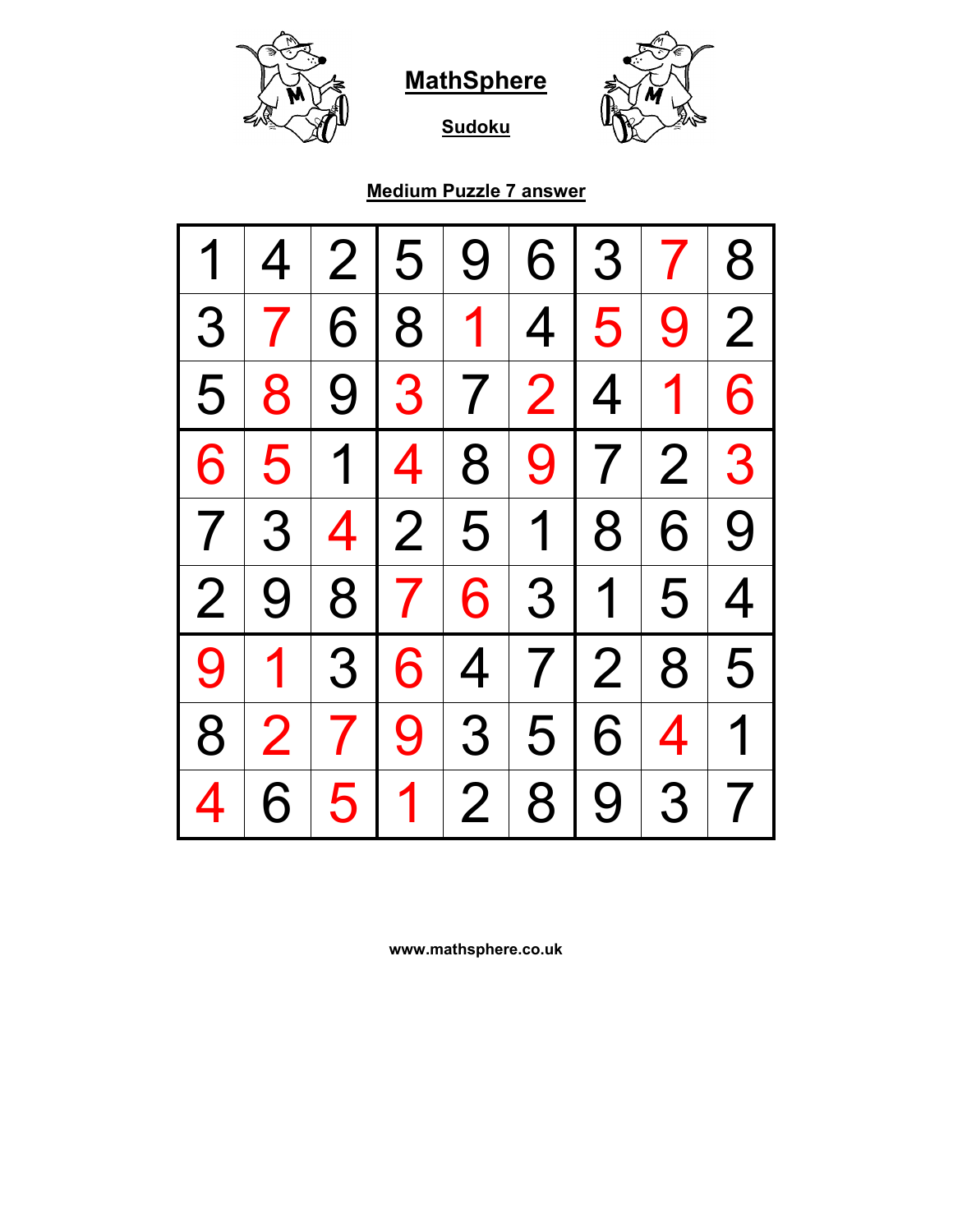

#### **Fill in the puzzle so that every row across, every column down and every 3 by 3 box contains the numbers 1 to 9.**

#### **Medium Puzzle 8**

|                |                |                | 5              | $\overline{4}$          | $\frac{2}{\sqrt{2}}$     |   |               | 9              |
|----------------|----------------|----------------|----------------|-------------------------|--------------------------|---|---------------|----------------|
|                |                |                |                |                         | $\overline{6}$           |   |               |                |
|                | $\overline{2}$ | 9              |                |                         |                          | 6 |               |                |
|                |                |                |                | 9                       |                          |   | 6             | $\overline{4}$ |
|                | 3              | $\overline{2}$ | 6              |                         | $\overline{\mathcal{I}}$ |   | 9             | $\overline{8}$ |
|                |                |                |                | 3                       |                          |   |               |                |
| $\overline{2}$ |                | 7              |                | $\overline{\mathbf{1}}$ | 8                        |   |               |                |
|                |                |                |                |                         | 9                        |   | $\frac{5}{3}$ |                |
|                |                | 3              | $\overline{7}$ | 6                       | $\overline{5}$           | 9 |               |                |

Help:

- 3. Row 5 column 5 can only be 5
- 4. Row 4 column 6 can only be 1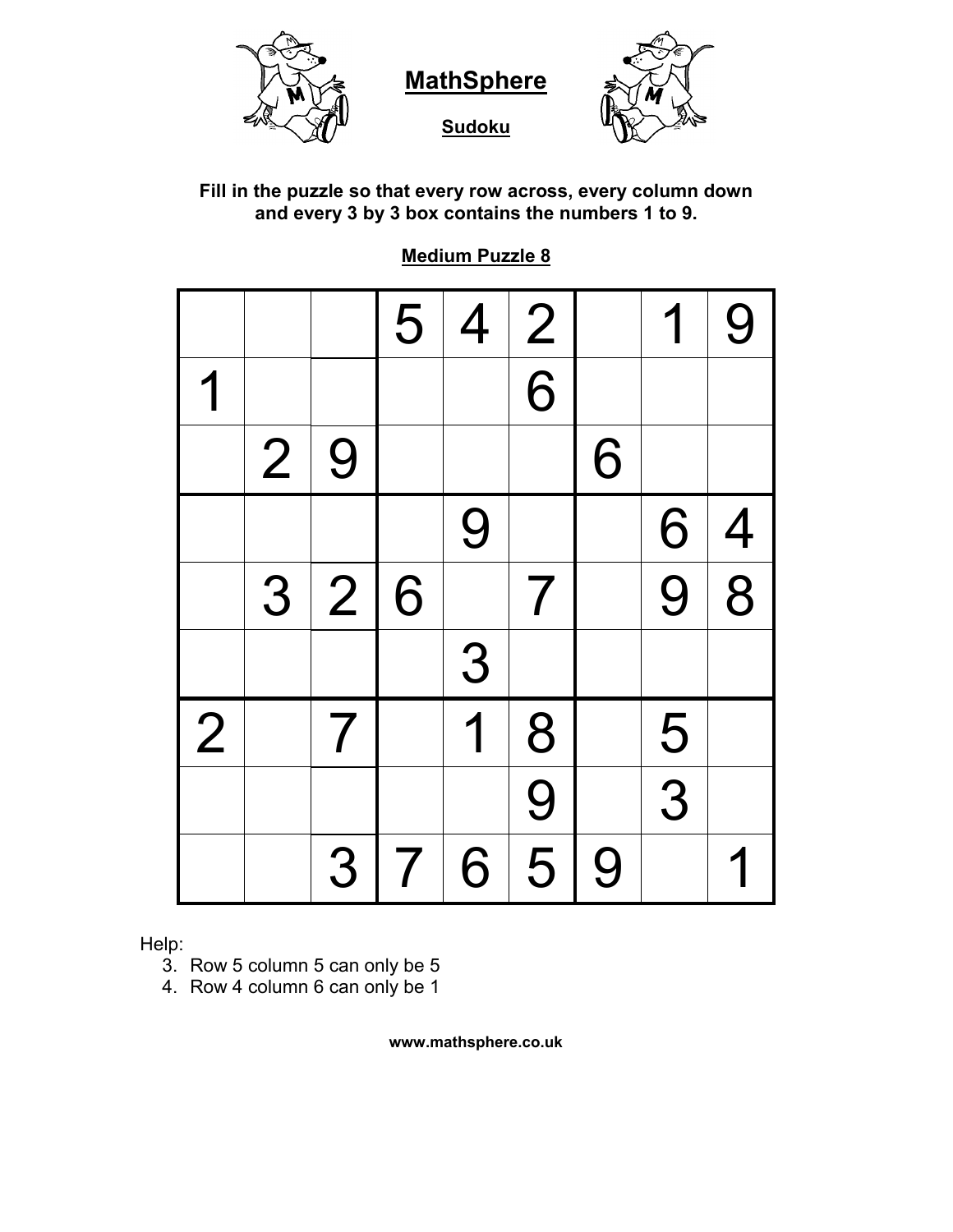





# **Medium Puzzle 8 answer**

| 3              | 8                       | 6              | 5                        | 4              |                | 2 7            | 1              | 9              |
|----------------|-------------------------|----------------|--------------------------|----------------|----------------|----------------|----------------|----------------|
| $\mathbf 1$    | 5                       | $\overline{4}$ | 9 <sup>1</sup>           | 7 <sup>1</sup> | 6              | 2 <sup>1</sup> | 8 <sup>1</sup> | 3              |
| 7 <sup>1</sup> | $\overline{2}$          |                | $9 \mid 1$               |                | 8 3            | 6              | 4              | 5              |
| 5              | 7 <sup>1</sup>          |                | 8 2                      | 9              |                | 1 3            | 6              | $\overline{4}$ |
| $\overline{4}$ | 3 <sup>1</sup>          |                | 2 6                      | 5              | 7 <sup>1</sup> | 1 <sup>1</sup> | 9 <sup>1</sup> | 8              |
| 9              | 6                       | $\mathbf 1$    | 8                        | 3              | 4 <sup>1</sup> | 5              | 7 <sup>1</sup> | $\overline{2}$ |
| $\overline{2}$ | 9                       |                | 7 3 1                    |                | 8              | 4 <sup>1</sup> | 5 <sup>1</sup> | 6              |
| 6              | $\overline{\mathbf{1}}$ |                | 5 4                      | $\overline{2}$ | 9              | 8 <sup>1</sup> | 3 <sup>1</sup> | $\overline{7}$ |
| 8              | 4                       | 3 <sup>1</sup> | $\overline{\mathcal{L}}$ | 6              | 5              | 9              | $\overline{2}$ | 1              |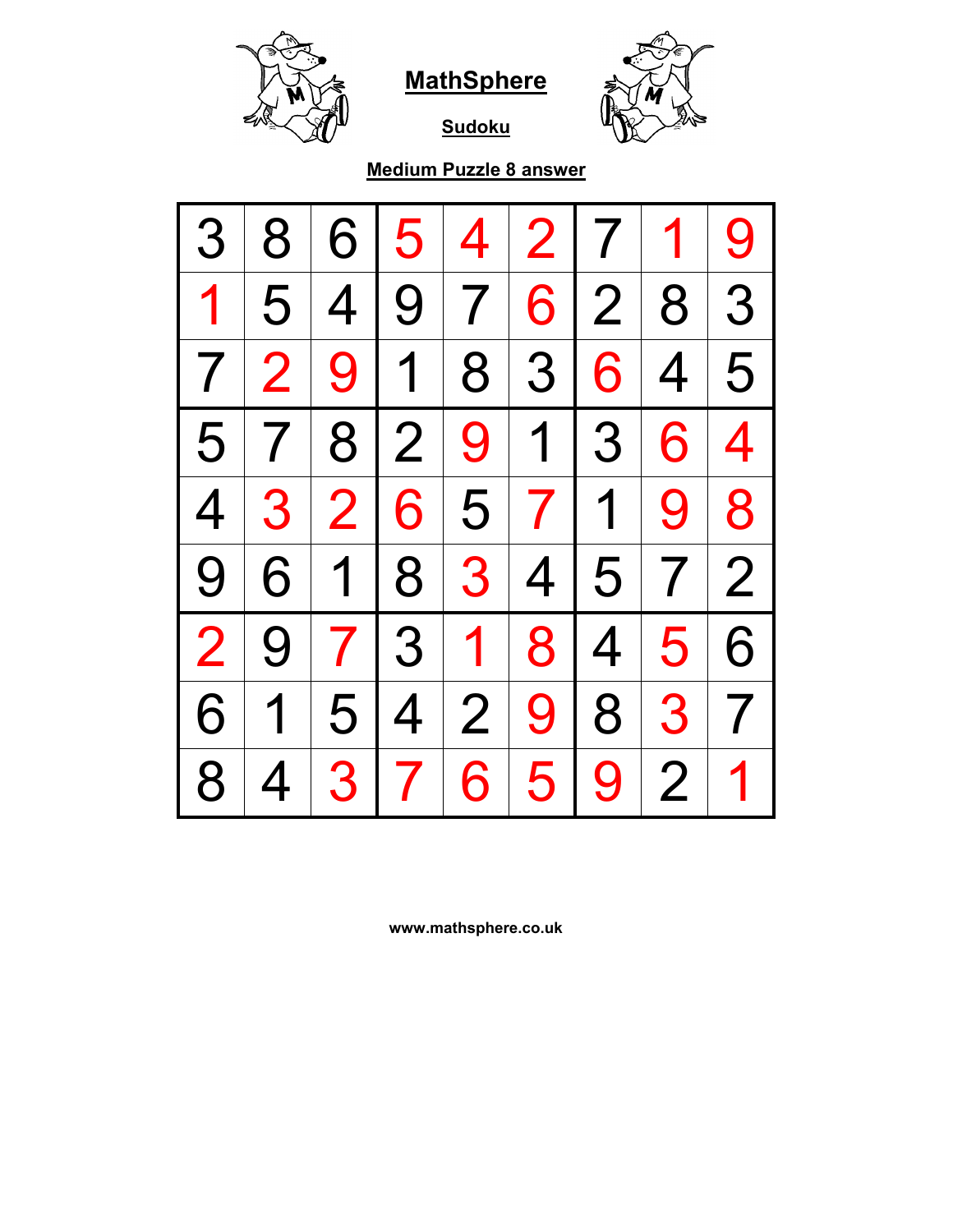

**Sudoku** 



**Fill in the puzzle so that every row across, every column down and every 3 by 3 box contains the numbers 1 to 9.**

**Medium Puzzle 9**

| 3 | 5              | 1              |   |                | 8              | $\overline{7}$ |   | 6             |
|---|----------------|----------------|---|----------------|----------------|----------------|---|---------------|
|   | $\overline{4}$ |                | 7 |                |                | 1              |   |               |
|   | $\overline{7}$ |                |   |                |                | 9              | 5 | 4             |
| 8 |                | $\overline{4}$ |   | $\overline{2}$ |                | $\overline{6}$ |   |               |
|   | 3              | $\overline{2}$ |   |                |                |                |   |               |
|   |                |                |   | 1              |                |                |   | $\frac{3}{5}$ |
| 7 | 1              |                |   | $\overline{4}$ | 6              |                |   |               |
|   |                | 6              |   | $\overline{5}$ | $\overline{9}$ |                | 7 |               |
|   |                |                |   |                |                |                |   |               |

Help:

- 5. Row 1 column 8 can only be 2
- 6. Row 2 column 9 can only be 8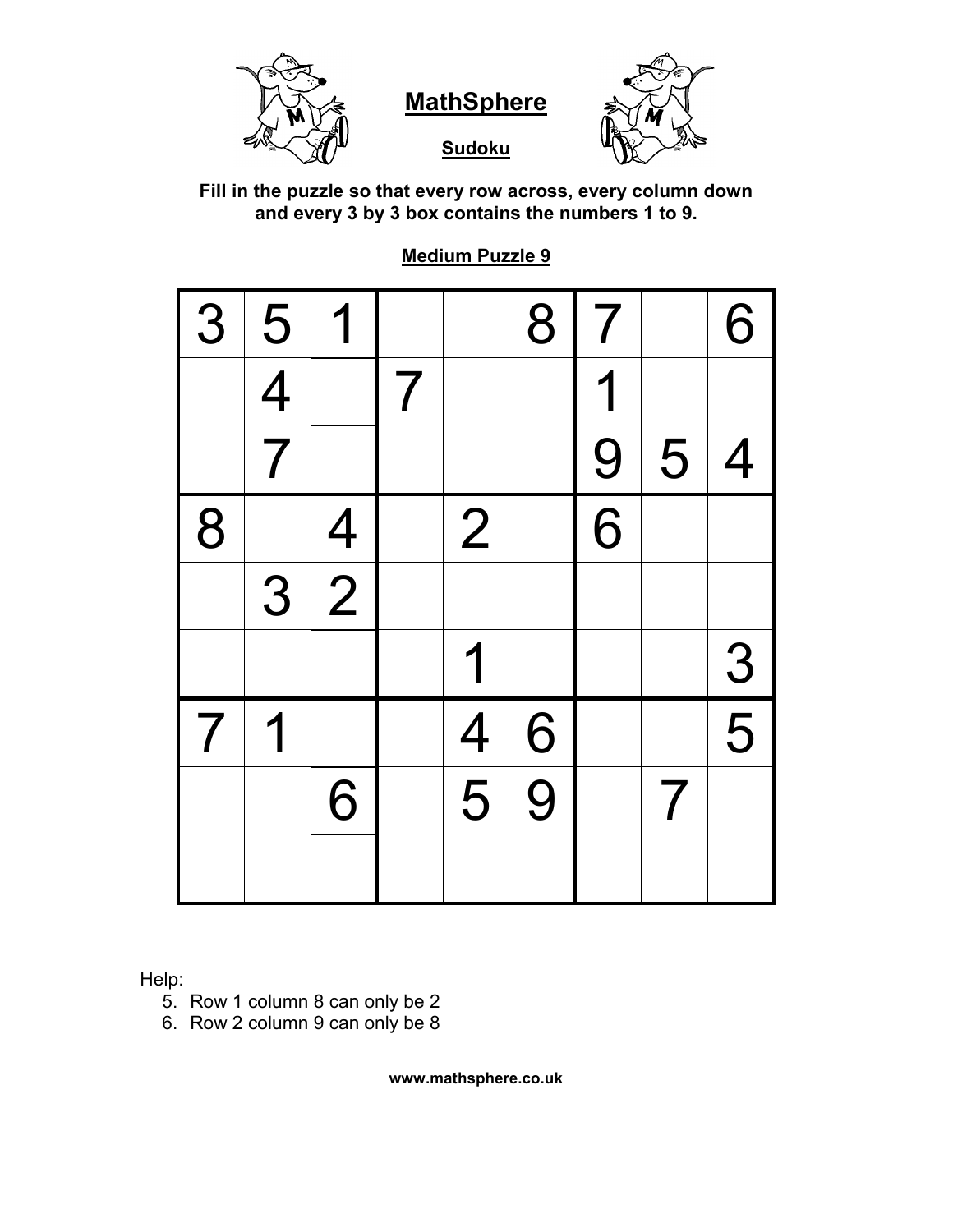



**Sudoku**

#### **Medium Puzzle 9 answer**

| 3                        | 5              |                 | $\overline{4}$ | 9               | 8              | $\mathcal{T}$            | $\overline{2}$          | 6              |
|--------------------------|----------------|-----------------|----------------|-----------------|----------------|--------------------------|-------------------------|----------------|
| $\overline{2}$           | 4              | 9               | 7 <sup>1</sup> | 6               | 5              | 1 <sup>1</sup>           | 3 <sup>1</sup>          | 8              |
| 6                        | $\overline{7}$ |                 | 8 1            | 3 <sup>1</sup>  | 2 <sup>1</sup> | 9                        | 5 <sup>1</sup>          | 4              |
| 8                        | 9 <sub>1</sub> | $\vert 4 \vert$ | 5 <sup>1</sup> |                 | 2 3 6          |                          | 1 7                     |                |
| 1                        | 3 <sup>1</sup> | 2               | 6 <sup>1</sup> |                 | 8 7 5          |                          | 4 <sup>1</sup>          | 9              |
| 5                        | 6 <sup>1</sup> |                 | 7 9 1          |                 |                | 4 2                      | 8 <sup>1</sup>          | 3              |
| $\overline{\phantom{a}}$ | $\mathbf 1$    |                 | 3 2            | $\vert 4 \vert$ |                | 6 8                      | 9 <sup>1</sup>          | 5              |
| $\overline{4}$           | $\overline{2}$ |                 | 68             | $\overline{5}$  |                | $9 \mid 3$               | $\overline{\mathbf{7}}$ | 1              |
| 9                        | 8              | 5               | 3 <sup>1</sup> | 7 <sup>1</sup>  | $\overline{1}$ | $\overline{\mathcal{A}}$ | 6                       | $\overline{2}$ |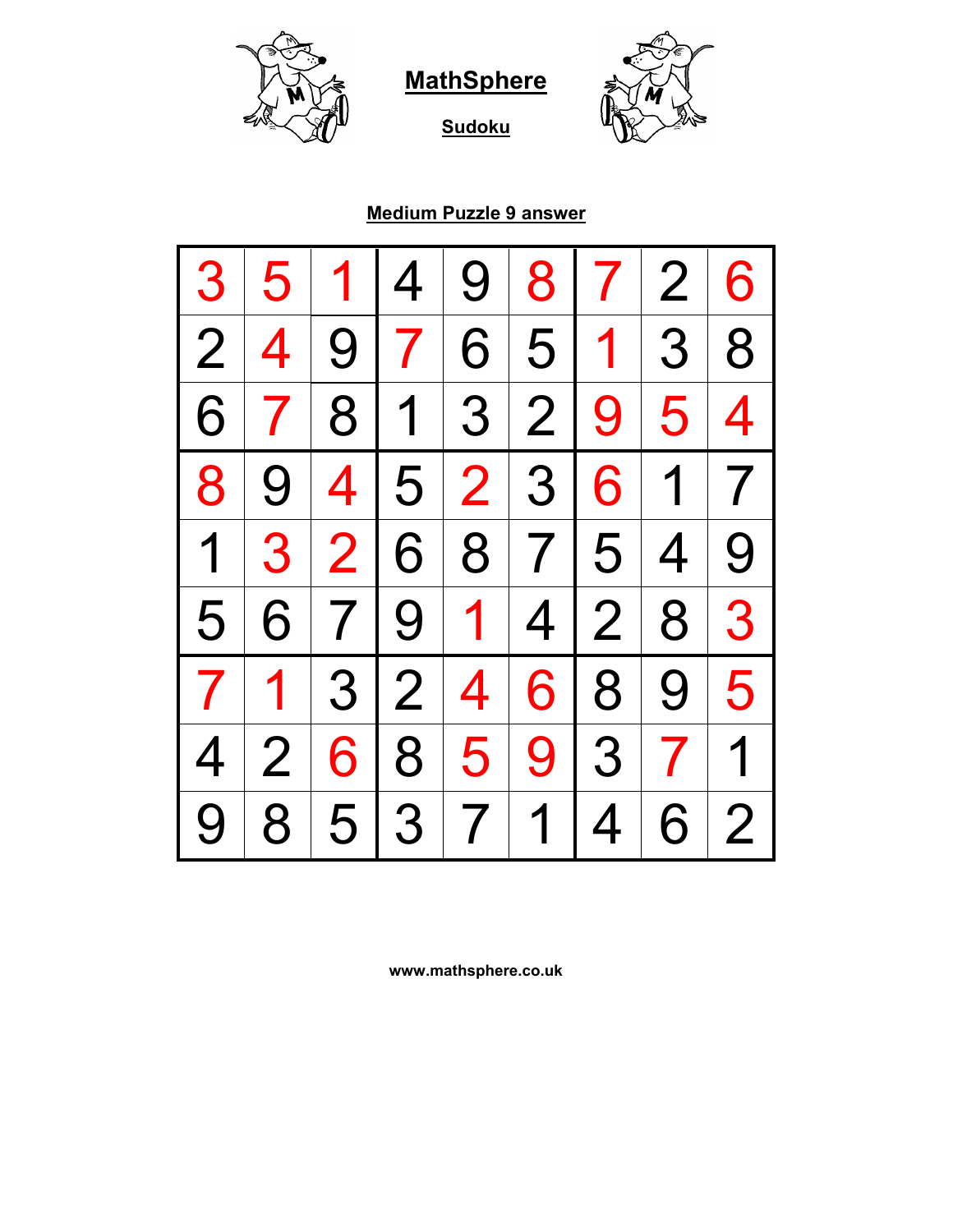

**Sudoku**



**Fill in the puzzle so that every row across, every column down and every 3 by 3 box contains the numbers 1 to 9.**

**Medium Puzzle 10**

|                          | $\frac{5}{8}$  | $\overline{7}$ | 1              |                          |   |                          |   | 8 |
|--------------------------|----------------|----------------|----------------|--------------------------|---|--------------------------|---|---|
| 1                        |                | 3              |                |                          |   |                          | 9 |   |
| $\frac{4}{8}$            |                |                |                |                          |   |                          |   |   |
|                          |                | $\overline{2}$ |                | 3                        |   |                          |   |   |
|                          | $\overline{7}$ |                |                | $\overline{\mathbf{1}}$  |   | 8                        |   |   |
| 5                        |                |                | $\overline{4}$ | $\overline{\mathbf{8}}$  | 9 |                          |   |   |
|                          |                | 9              |                |                          |   | $\overline{\mathcal{I}}$ | 6 |   |
|                          | $\frac{4}{6}$  |                |                | $\overline{\mathcal{L}}$ |   | 9                        |   |   |
| $\overline{\phantom{a}}$ | 1              | 5              | 3              | 9                        |   |                          |   |   |

Help:

- 7. Row 3 column 3 can only be 6
- 8. Row 6 column 3 can only be 1